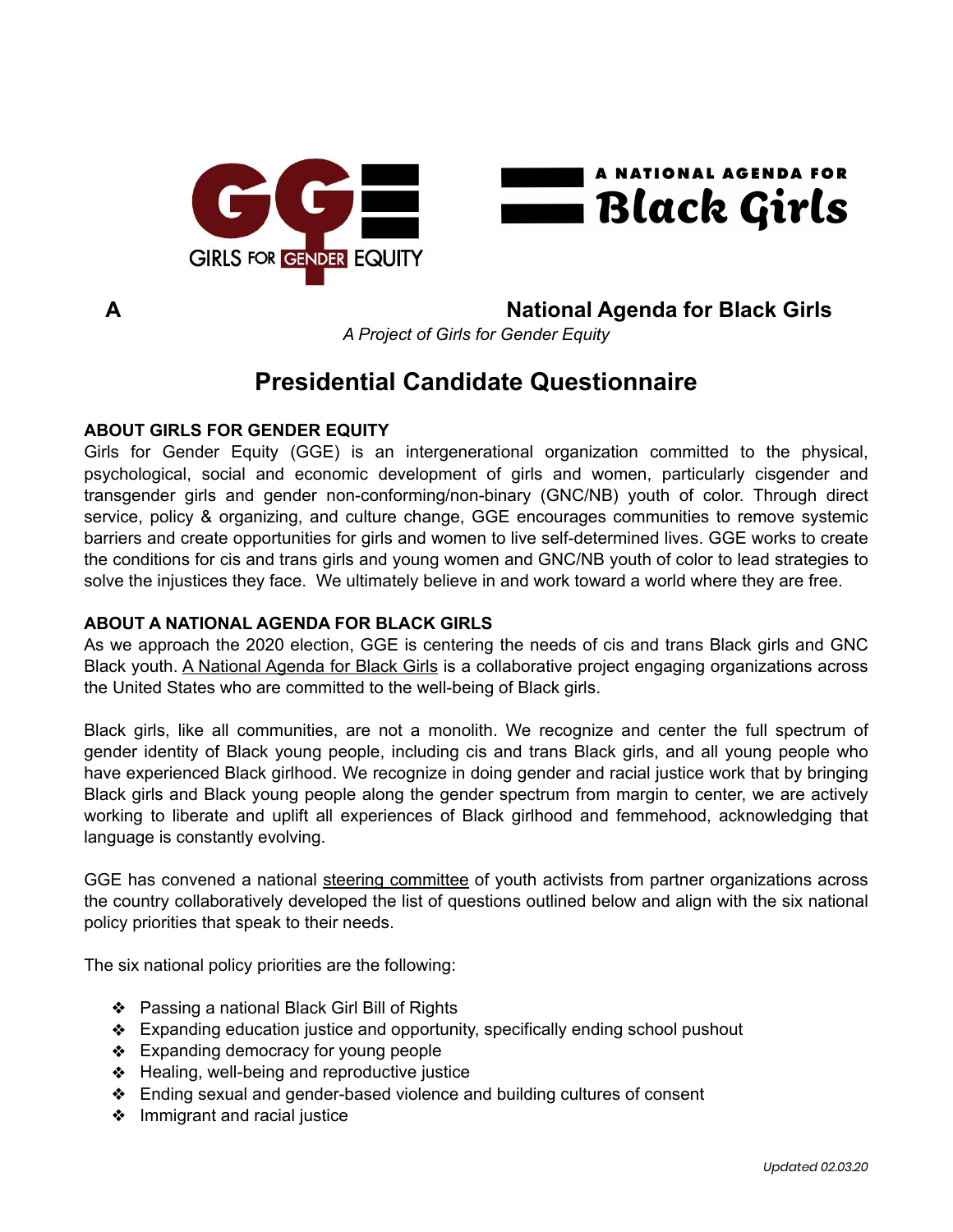#### **CAMPAIGN CONTACT INFORMATION**

| Name:                            | Joe Biden                                  |
|----------------------------------|--------------------------------------------|
| Campaign Point of Contact:       | Carissa Smith                              |
| Campaign Point of Contact Email: | cjsmith@joebiden.com                       |
| Campaign Point of Contact Phone: |                                            |
| Campaign Address:                | 1500 Market Street, Philadelphia, PA 19102 |
| Campaign Website:                | www.joebiden.com                           |
| Candidate Twitter:               | https://twitter.com/JoeBiden               |
| Candidate Facebook:              | https://www.facebook.com/joebiden/         |
| Candidate Instagram:             | https://www.instagram.com/joebiden/        |

#### **INSTRUCTIONS**

Please complete answers to all questions (250-word limit per question) by the close of business on Friday, February 28, 2020. Your responses to the questions below are considered on the record and will be made available on our website. After your completion of the presidential questionnaire, we will offer the opportunity to engage each presidential candidate in a Twitter digital townhall where you will have the opportunity to speak to the policy platforms uplifted in this project.

**1. How will you and your campaign engage with and prioritize the needs of cisgender (cis) and transgender (trans) Black girls and gender nonconforming (GNC) Black youth?**

As President, I will provide the moral leadership to champion equal rights for all LGBTQ+ people, ensure our laws and institutions protect and enforce their rights by passing the EQUALITY Act, and advance LGBTQ+ equality globally.

I know how important it is for young LGBTQ+ people to feel safe, supported, and valued at home and in school. The Obama-Biden Administration made it a priority to change the culture from one of fear and rejection to one where young LGBTQ+ individuals feel safe, affirmed, accepted, and loved. As private citizens, Jill and I continued this work through the Biden Foundation's "[As You Are"](https://archive.bidenfoundation.org/pillars/equality/asyouare/) campaign. As President, I will continue to fight for policies that support and protect LGBTQ+ youth, including ensuring they are safe and supported in our schools. I will end school discipline policies that disproportionately impact LGBTQ+ students and expand the Obama-Biden Administration's work to address the disproportionate impact of school discipline on [girls of color](https://obamawhitehouse.archives.gov/the-press-office/2015/11/13/fact-sheet-advancing-equity-women-and-girls-color) to include LGBTQ+ students.

My administration will also combat the epidemic of violence against transgender women of color by making prosecuting their murderers a priority. Recognizing that employment and housing discrimination lead to increased risk of homelessness and violence, I will also work to pass the Equality Act to reduce economic barriers and social stigma and the [LGBTQ Essential Data Act](https://www.congress.gov/bill/116th-congress/house-bill/3280?s=1&r=1) to help collect a wide variety of critical data about anti-trans violence and the factors that drive it.

You can read more about my plan to advance LGBTQ+ equality at <https://joebiden.com/LGBTQ/>.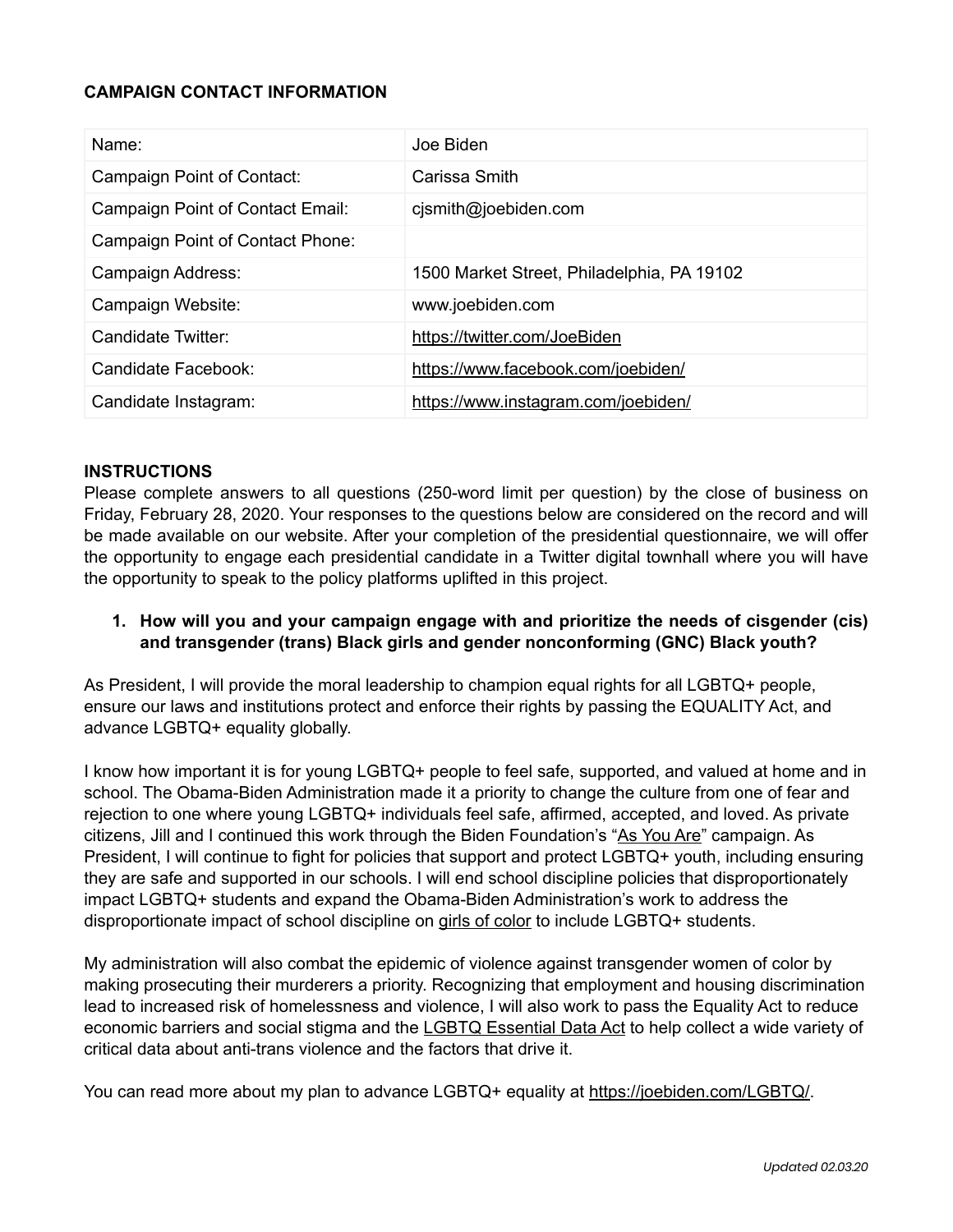## **2. Do you support the [Black Girl Bill of Rights](https://www.ggenyc.org/wp-content/uploads/2019/11/A-National-Agenda-For-Black-Girls.html%23history-section)? If so, how will your administration seek to ensure these rights for Black girls?**

Yes. My answers to the questions below discuss how my administration will deliver on the Black Girl Bill of Rights. Broadly, I will be unflinching in confronting the systemic racism that is built into our laws, our policies, and our institutions and will take aggressive action to correct them—ripping out the inequities in housing, health care, education, the economy, our criminal justice system, and so many other areas. Rooting out systemic racism and ensuring that everyone is treated with dignity and has equal opportunity is built into all of my domestic policies.

## **3. Black girls are more likely to attend schools that are poorly funded or funded at inequitable rates; how will your administration work to ensure Black girls have all of the resources they need to learn?**

My administration will invest in our schools to eliminate the funding gap between white and non-white districts, and rich and poor districts. There's an estimated [\\$23 billion](https://edbuild.org/content/23-billion) annual funding gap between white and non-white school districts today, and gaps persist between high- and low-income districts as well. I will work to close this gap by nearly tripling Title I funding, which goes to schools serving a high number of children from low-income families. This new funding will first be used to ensure teachers at Title I schools are paid competitively, three- and four-year olds have access to pre-school, and districts provide access to rigorous coursework across all their schools, not just a few. Once these conditions are met, districts will have the flexibility to use these funds to meet other local priorities. States without a sufficient and equitable finance system will be required to match a share of federal funds.

We will also build the best, most innovative schools in the country in low-income communities and communities of color. Preparing our students for the workforce increasingly entails not only rigorous academics, but also problem-solving, collaboration, and technical skills. I will create a new competitive program challenging local communities to reinvent high school to meet these changing demands of work. This funding will be targeted first toward building the best schools in the country in low-income communities and communities of color.

I will provide two years of community college or other high-quality training program without debt for any hard-working individual looking to learn and improve their skills. I will also make four-year public colleges and universities tuition-free for all students whose family incomes are below \$125,000. And, I will double the maximum value of Pell grants and more than halve payments on undergraduate federal student loans so individuals will pay 5% of their discretionary income (income minus taxes and essential spending like housing and food) over \$25,000 towards their loans. Individuals making \$25,000 or less per year will not owe any payments on their undergraduate federal student loans and also won't accrue any interest on those loans. I will make loan forgiveness work for public servants by creating a new, simple program that offers \$10,000 of undergraduate or graduate student debt relief for every year of national or community service, up to five years, and by fixing the existing Public Service Loan Forgiveness program.

We know that Historically Black Colleges and Universities (HBCUs) and Minority-Serving Institutions (MSIs) are severely under-resourced, especially when compared to other colleges and universities. As President, I will take steps to rectify the funding disparities faced by HBCUs, Tribal Colleges and Universities (TCUs), and MSIs so that the United States can benefit from their unique strengths. Students at HBCUs, TCUs, and MSIs will benefit from my proposals to double Pell grants, slash the income-based repayment of loans to 5% of income, and provide free tuition for students at all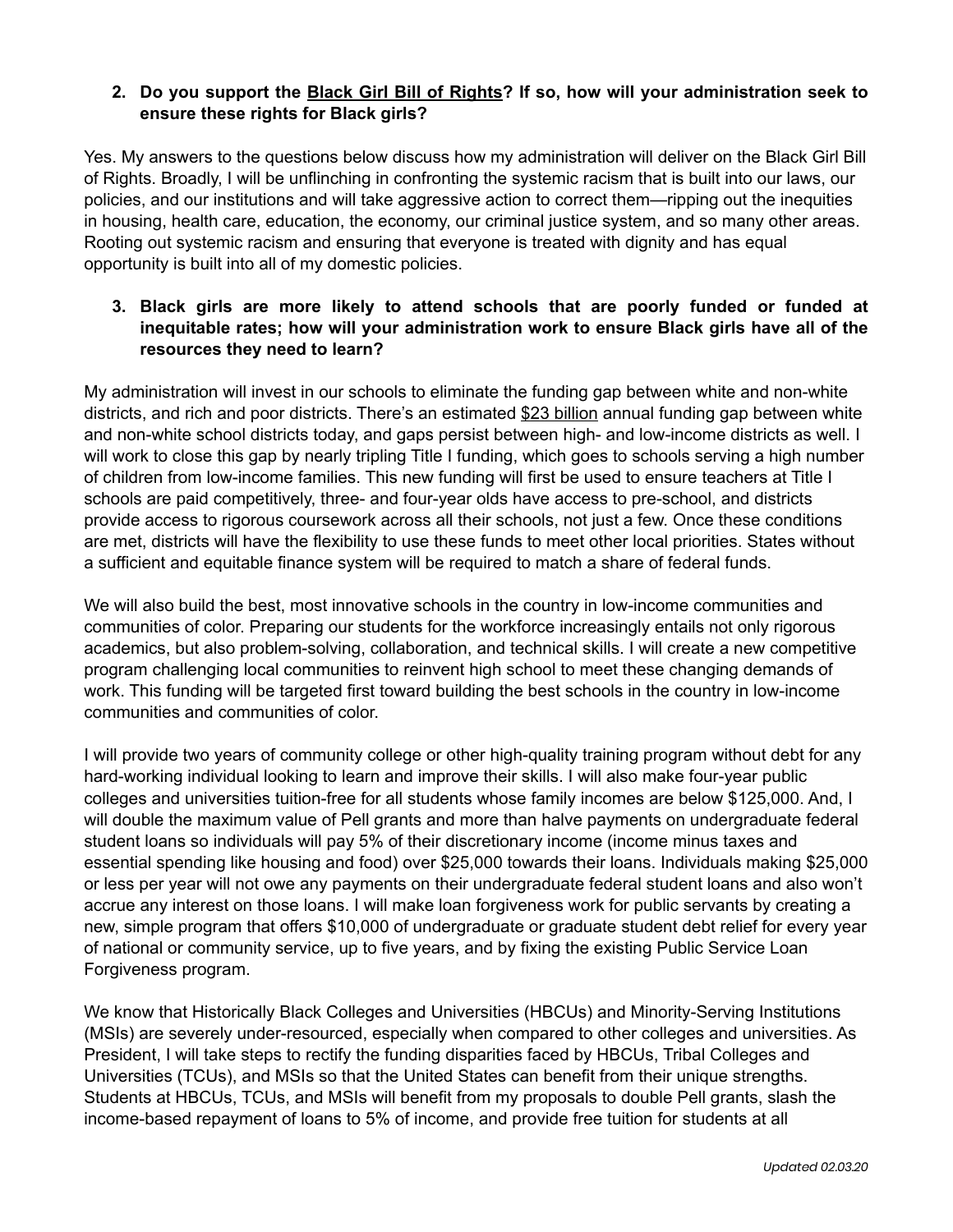community colleges, including those that are MSIs. In addition, I will invest over \$70 billion in these colleges and universities to:

- Make HBCUs, TCUs, and under-resourced MSIs more affordable for their students.
- Invest in the diverse talent at HBCUs, TCUs and MSIs to solve the country's most pressing problems by investing \$10 billion to create at least 200 new centers of excellence that serve as research incubators and connect students underrepresented in fields critical to our nation's future – including fields tackling climate change, globalization, inequality, health disparities, and cancer – to learning and career opportunities.
- Build the high tech labs and facilities and digital infrastructure needed for learning, research, and innovation at HBCUs, TCUs, and MSIs.
- Provide support to continuously improve the value of HBCUs, TCUs, and MSIs by investing \$10 billion in programs that increase enrollment, retention, completion, and employment rates.
- Expand career pathways for graduates of HBCUs, TCUs, and MSIs in areas that meet national priorities, including building a diverse pipeline of public school teachers.
- Triple and make permanent the capacity-building and student support for HBCUs, TCUs, and MSIs in Title III and Title V of the Higher Education Act.
- Reduce disparities in funding for HBCUs, TCUs, and MSIs.

For more information on my education plans, visit<https://joebiden.com/education/>and [https://](https://joebiden.com/beyondhs) [joebiden.com/beyondhs](https://joebiden.com/beyondhs).

**4. Blacks girls experience disproportionate rates of school exclusion, school-based arrests, and surveillance. How will you enhance and protect the civil rights of Black girls in school?** 

In 2014, the Obama-Biden Administration's Department of Education and Department of Justice released a [guidance package](https://www.ed.gov/news/press-releases/us-departments-education-and-justice-release-school-discipline-guidance-package-enhance-school-climate-and-improve-school-discipline-policiespractices) to advise schools on how to create and develop healthy and positive school climates. In 2015, our administration released a [report e](https://safesupportivelearning.ed.gov/sites/default/files/15-1547%2520NCSSLE%2520Root%2520Causes%2520Guide%2520FINAL02%2520mb.pdf)ntitled *Addressing the Root Causes of Disparities in School Discipline: An Educator's Action Planning Guide*. Our Department of Education also launched the #RethinkDiscipline public awareness campaign to improve transparency and data collection on school discipline policies. The Trump Administration rescinded many of our administration's policies that were put in place to try to make sure schools were not disproportionately disciplining students of color. My administration will expand the Obama-Biden Administration's work to address the disproportionate impact of school discipline on girls of color to include LGBTQ+ students, all students of color, and students with disabilities.

Research shows us the substantial and unique impact that teachers of color have on students of color. For example, for black students, having [just one black teacher](https://www.iza.org/publications/dp/10630) in elementary school reduces the probability of dropping out. My administration will support more innovative approaches to recruiting teachers of color, including supporting high school students in accessing dual-enrollment classes that give them an edge in teacher preparation programs, helping paraprofessionals work towards their teaching certificate, and working with historically black colleges and universities and other minorityserving institutions to recruit and prepare teachers.

I will also appoint leaders in the Education Department, and across the rest of the federal government, who share my commitment to tough and effective enforcement of all civil rights laws. Also, I will appoint Supreme Court justices and federal judges who are committed to the rule of law, understand the importance of individual civil rights and civil liberties in a democratic society, and respect foundational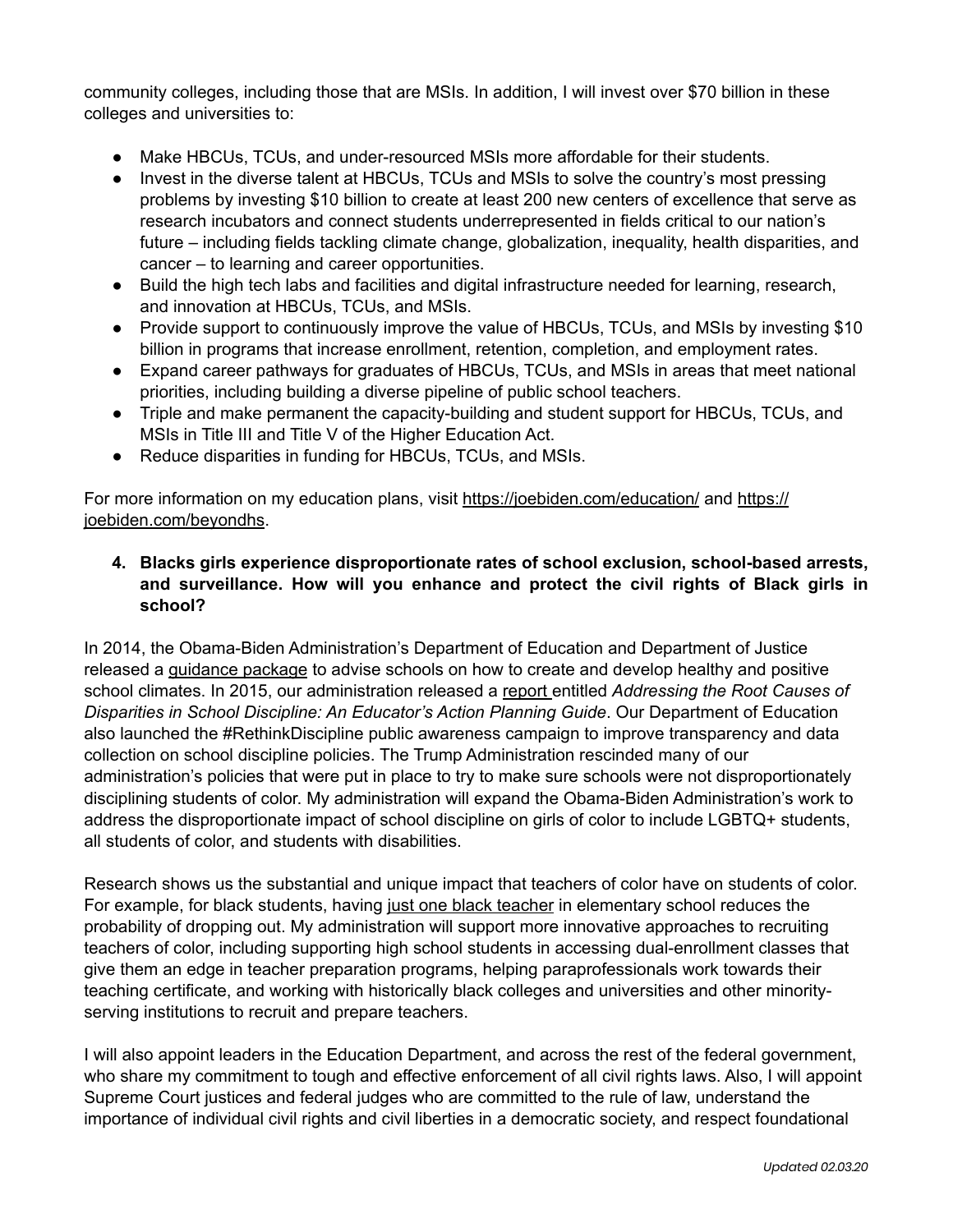precedents like Brown v. Board of Education and Roe v. Wade.

#### **5. Do you believe police officers belong in schools?**

In December 2012, after the tragic shooting at Sandy Hook Elementary, President Obama [asked m](https://www.realclearpolitics.com/articles/2012/12/19/obama_taps_biden_to_lead_gun_violence_task_force_116471.html)e to lead a task force to develop recommendations on how to reduce gun violence in our schools. One of the task force's recommendations was to put up to 1,000 school resource officers in our schools. According to the task force [report](https://obamawhitehouse.archives.gov/sites/default/files/docs/wh_now_is_the_time_full.pdf), "school resource officers are specially trained policy officers that work in schools." As Secretary of Education John B. King, Jr. later [said](https://www.justice.gov/opa/pr/obama-administration-releases-resources-schools-colleges-ensure-appropriate-use-school): "School resource officers can be valuable assets in creating a positive school environment and keeping kids safe. But we must ensure that school discipline is being handled by trained educators, not by law enforcement officers."

That's why we need to ensure there are other supports available for students. My administration will double the number of psychologists, guidance counselors, nurses, social workers, and other health professionals in our schools. The current school psychologist to student ratio in this country is roughly 1,400 to 1, while [experts](https://www.nasponline.org/) say it should be at most 700 to 1. That's a gap of about 35,000 to 60,000 school psychologists. Teachers too often end up having to fill the gap, taking away from their time focusing on teaching. I will make an unprecedented investment in school mental health professionals in order to double the number of psychologists, guidance counselors, nurses, social workers, and other health professionals employed in our schools, and partner with colleges to expand the pipeline of these professionals.

**6. In December 2019, Representative Ayanna Pressley introduced a bill titled, The End School PUSHOUT Act, directly addressing the racial and gender biased experiences Black girls and girls of color are having in school. This bill acknowledges that Black girls deserve schools and learning environments free from racism, sexism, xenophobia, homophobia, and all things that prohibit school from being a true protective factor for a young person. How will your administration work towards ending School Pushout, also known as School to Confinement Pathways?**

First, I will ensure that our schools are safe, nurturing spaces and promote discipline policies that are fair and keep students in schools, learning. I will restore the Obama-Biden Administration's schooldiscipline [guidance](https://www.ed.gov/news/press-releases/us-departments-education-and-justice-release-school-discipline-guidance-package-) that the Trump Administration [rescinded.](https://www.npr.org/2018/12/18/675556455/devos-to-rescind-obama-era-guidance-on-school-discipline) As described above, I will expand access to professionals who can help students to grow academically, physically and emotionally by expanding the number of psychologists, guidance counselors, nurses, social workers, and other health professionals in our schools. I will also expand the community schools model, which helps families to navigate various family needs like after-school care, health and social services, and adult education courses. I also will expand the federal investment in programs that create safe, nurturing spaces for children to spend time when not in school by expanding funding for after-school programs, community centers, and summer jobs to keep young people active, busy, learning, and having fun.

I also have a comprehensive plan to reform our criminal justice system that focuses on prevention. I will invest \$1 billion per year in juvenile justice reform. In return for taking these funds, states have to fulfill [requirements such as](https://crsreports.congress.gov/product/pdf/IN/IN11076) prohibiting children from being incarcerated in facilities where they will interact with incarcerated adults and addressing the disproportionate representation of children of color in the juvenile justice system. [Thousands of minors](https://www.vera.org/projects/status-offense-reform-center) interact with our justice system every year merely because they commit an unlawful act that would be legal if they were older, such as truancy, alcohol [use, and curfew violations.](https://www.vera.org/projects/status-offense-reform-center/learn-more) I will work to eliminate detention as a punishment for status offenses, and instead make sure these young people engage in community service, workforce programs, or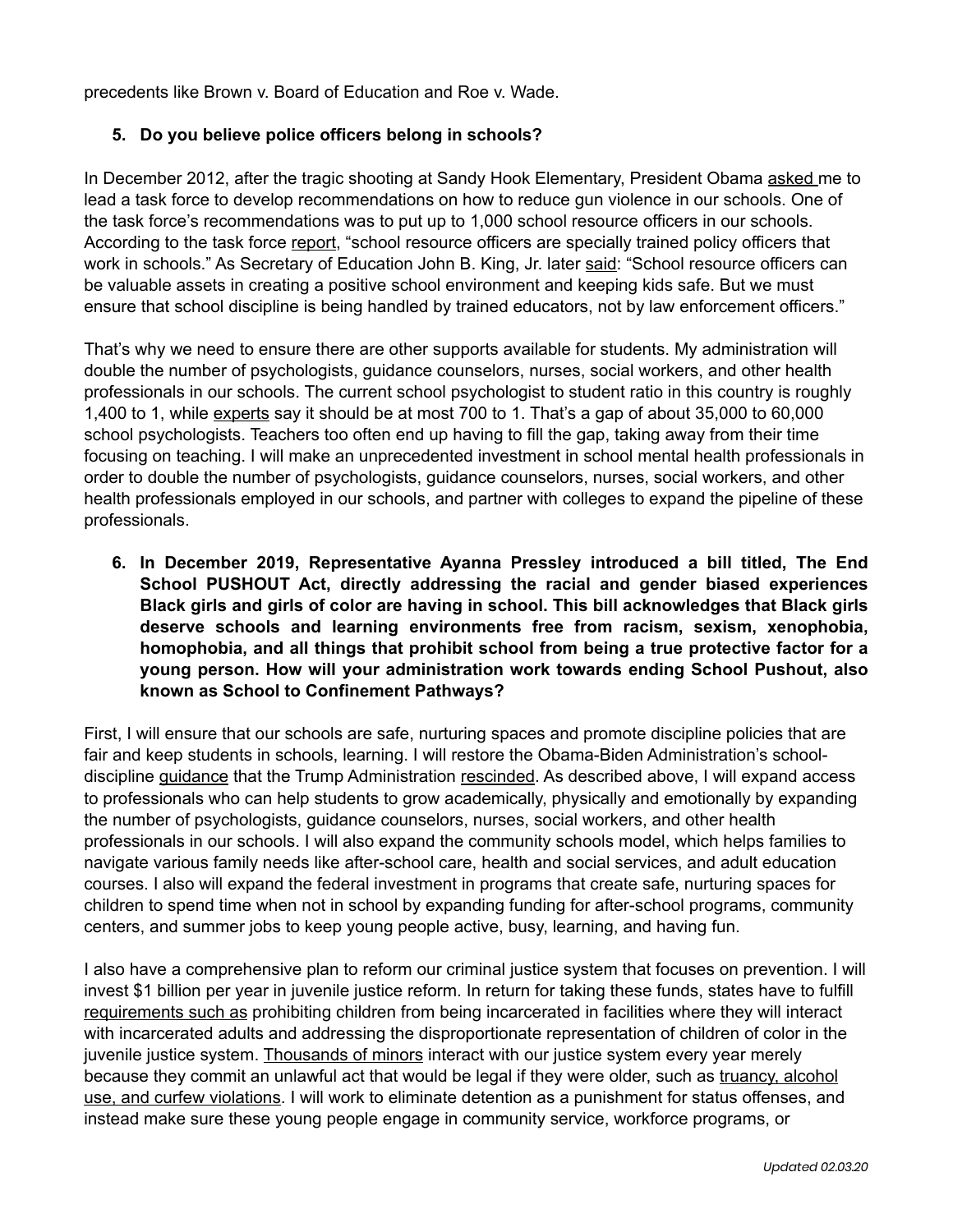mentorship and therapy as needed. And I will give children a true second chance by protecting juvenile records.

You can read more about my plan to reform our criminal justice system at [https://joebiden.com/justice.](https://joebiden.com/justice)

**7. The United States Department of Education plays a significant role in setting education policy and protecting the civil rights of students all over the country. How will you reestablish the protections afforded to students in school, and ensure that the Office of Civil Rights can enforce the existing protections for young people?**

Four years of Betsy DeVos is more than enough. As President, I'll name a Secretary of Education who is actually an educator.

I support strong funding for the Department of Education's Office of Civil Rights and will make sure it has the resources it needs to protect the civil rights of our students. I have a proud history as a fighter for civil rights for all Americans through my entire career and I will continue that fight from the White House, as I did when I was President Obama's Vice President and partner. As stated previously, I will begin by appointing leaders in the Education Department, and across the rest of the federal government, who share my commitment to tough and effective enforcement of all civil rights laws. Also, I will appoint Supreme Court justices and federal judges who are committed to the rule of law, understand the importance of individual civil rights and civil liberties in a democratic society, and respect foundational precedents like Brown v. Board of Education and Roe v. Wade.

My administration will reinstate the Obama-Biden Administration's actions to diversify our schools. As President, I will reinstate the Department of Education guidance that supported schools in legally pursuing desegregation strategies and recognized institutions of higher education's interests in creating diverse student bodies. And, I will provide grants to school districts to create plans and implement strategies to diversify their schools.

# **8. How will your administration work to remove barriers to voting for people of color, women, and young people, particularly those who have not yet reached voting age?**

I will strengthen our democracy by guaranteeing that every American's vote is protected. I will start by restoring the Voting Rights Act and then ensuring the Justice Department challenges state laws suppressing the right to vote. I will support automatic voter registration, same-day voter registration, and other steps to make exercising one's right to vote easier. I will support an end to gerrymandering and will protect our voting booths and voter rolls from foreign powers that seek to undermine our democracy and interfere in our elections.

# **9. How will your administration work to undo the voting barriers that exist for Black people (voter roll purges, new ID laws, felony disenfranchisement, etc.)?**

I strongly support restoring the Voting Rights Act protections that were ripped out by a Supreme Court decision that falsely proclaimed that racial gerrymandering and racist voter suppression efforts were a historical artifact, not a fact of everyday life for voters of color across the United States. I have vigorously supported the Voting Rights Act throughout my career, playing a key role in securing multiple 25-year extensions of the Act during my time on the Senate Judiciary Committee. We need this civil rights law today as much as we needed it in the civil rights era. Last year, 24 states introduced or enacted at least 70 bills to curtail the right to vote. It's just as un-American now as it was during Jim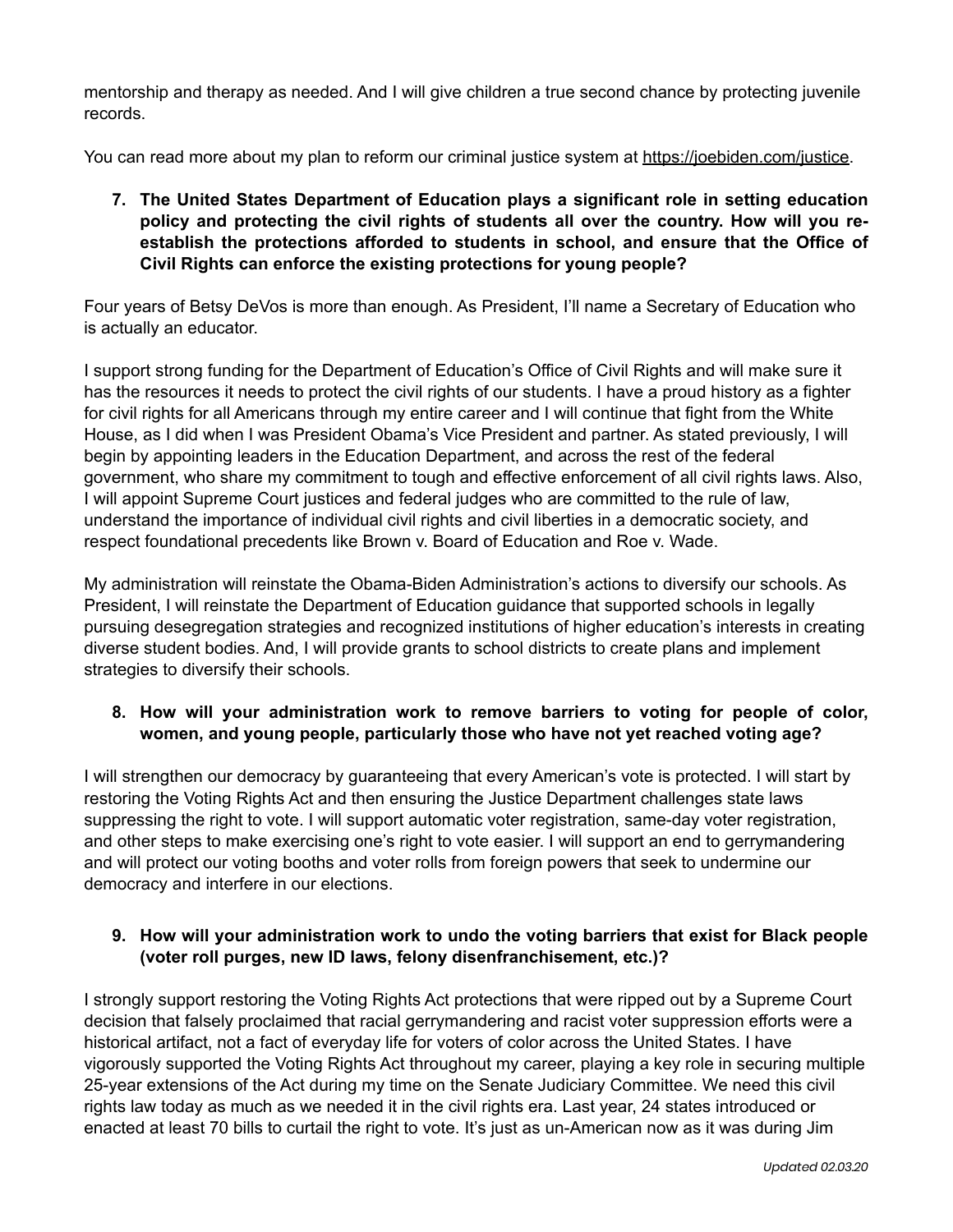Crow. I will push Congress to restore and reauthorize the Voting Rights Act and I will direct my Justice Department to use every tool at its disposal to protect the franchise of voters of color in every state.

I will support automatic voter registration, same-day voter registration, and other steps to make exercising one's right to vote easier. I will support an end to gerrymandering and will protect our voting booths and voter rolls from foreign powers that seek to undermine our democracy and interfere in our elections. And, I will incentivize states to automatically restore voting rights for individuals convicted of felonies once they have served their sentences.

# **10. There are growing state-level attacks on reproductive rights, including potential challenges to** *Roe v. Wade***. What will you do to protect reproductive rights?**

I will reverse the Trump Administration and states' all-out assault on women's right to choose, expanding access to contraception and protect the constutitonal right to an abortion. As President, I will work to codify *Roe v. Wade*, and my Justice Department will do everything in its power to stop the rash of state laws that violate the constitutional right to an abortion, such as [TRAP laws,](https://www.plannedparenthoodaction.org/issues/abortion/trap-laws) parental notification requirements, mandatory waiting periods, and ultrasound requirements.

The Affordable Care Act ensured access to [free preventive care, including contraception.](https://www.healthcare.gov/coverage/birth-control-benefits/) The Biden Plan will build on that. I support repealing the Hyde Amendment, because health care is a right that should not be dependent on one's zip code or income. My public option will cover contraception and a woman's constitutional right to choose.

I will restore funding for Planned Parenthood. I will reissue [guidance](http://ppfa.pr-optout.com/ViewAttachment.aspx?EID=mr9WXYw4u2IxYnni1dBRVlCavQUSDG%252f%252f8Pq%252bfYM8rSs%253d) that states cannot refuse Medicaid funding for Planned Parenthood and other providers that refer for abortions or provide related information and reverse the Trump Administration's [rule](https://www.hhs.gov/about/news/2019/02/22/hhs-releases-final-title-x-rule-detailing-family-planning-grant-program.html) preventing Planned Parenthood and other family planning programs from obtaining Title X funds.

My administration will reduce our unacceptably high maternal mortality rate, which especially impacts people of color. Compared to other developed nations, the U.S. has the [highest rate](https://www.thelancet.com/pdfs/journals/lancet/PIIS0140-6736(16)31470-2.pdf) of deaths related to pregnancy and childbirth. This problem is especially prevalent among black women, who experience a death rate from complications related to pregnancy that is [more than three times higher](https://www.cdc.gov/reproductivehealth/maternalinfanthealth/pregnancy-mortality-surveillance-system.htm?CDC_AA_refVal=https%253A%252F%252Fwww.cdc.gov%252Freproductivehealth%252Fmaternalinfanthealth%252Fpmss.html) than the rate for non-Hispanic white women. California came up with a strategy that [halved](https://www.healthaffairs.org/doi/abs/10.1377/hlthaff.2018.0463) the state's maternal death rate. My administration will take this strategy nationwide.

## **11. Many Black girls attend schools in states that do not offer comprehensive sexual health education, which is an important tool for preventing sexual violence and developing the overall health and wellness of young people. What will your administration do to ensure federal funding for sexual health education?**

My administration will expand prevention and services to public K-12 schools. I will push for legislation, regulatory action, and appropriations so that K-12 public schools provide annual, age-appropriate education on healthy relationships and affirmative consent beginning in elementary school through graduation, and create funding opportunities for after-school programs and youth-serving groups to implement prevention education programs. I will also work to create new funding for public K-12 schools to implement Title IX trainings for administrators and staff. And, my administration will make it easier for teens experiencing dating violence and sexual assault to access accommodations, services, and protective measures.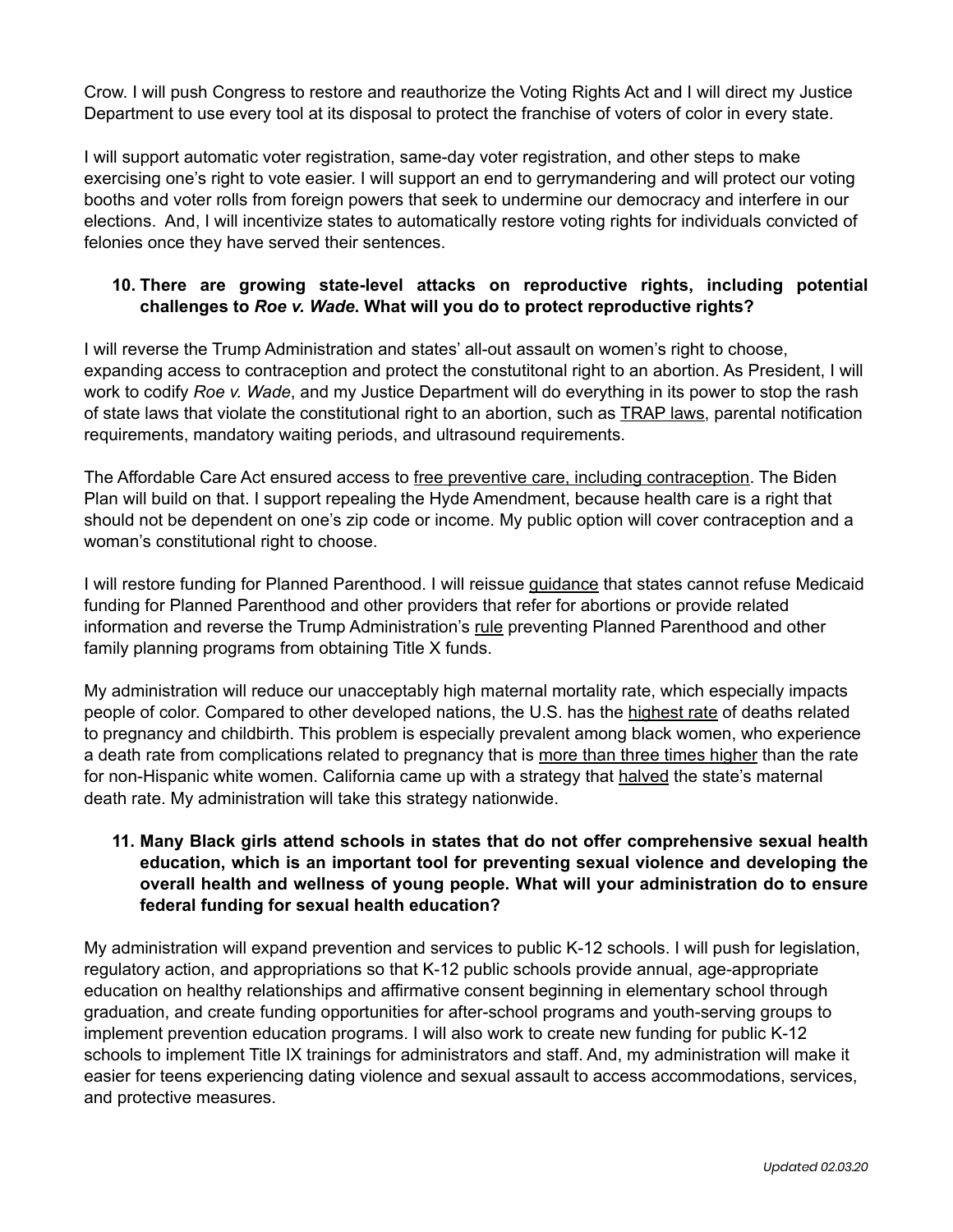### **12. Studies have shown that Black women, even when we control for education and income, face higher rates of postpartum mortality, in part due to racism in healthcare. What will your administration do to address this issue?**

Rooting out systemic racism and ensuring that everyone is treated with dignity and has equal opportunity is built into all of my domestic policies, including health care. I believe every American should have access to affordable and quality health care. [Three million uninsured, non-elderly Black](https://obamawhitehouse.archives.gov/the-press-office/2016/10/14/progress-african-american-community-during-obama-administration)  [Americans](https://obamawhitehouse.archives.gov/the-press-office/2016/10/14/progress-african-american-community-during-obama-administration) gained coverage under Obamacare by the time President Obama and I left office. I will give Americans a new choice to purchase a public health insurance option like Medicare. I will automatically enroll individuals in the public option, without a premium, who would be eligible for Medicaid but for their state's unwillingness to take up the Obamacare Medicaid expansion.

I will reduce our nation's unacceptably high maternal mortality rate, which disproportionately affects black women. Compared to other developed nations, the U.S. has the [highest rate](https://www.thelancet.com/pdfs/journals/lancet/PIIS0140-6736(16)31470-2.pdf) of deaths related to pregnancy and childbirth, and we are the only country experiencing an increase in this death rate. This problem is especially prevalent among black women, who experience a death rate from complications related to pregnancy that is [more than three times higher](https://www.cdc.gov/reproductivehealth/maternalinfanthealth/pregnancy-mortality-surveillance-system.htm?CDC_AA_refVal=https%253A%252F%252Fwww.cdc.gov%252Freproductivehealth%252Fmaternalinfanthealth%252Fpmss.html) than the rate for non-Hispanic white women. California came up with a strategy that [halved](https://www.healthaffairs.org/doi/abs/10.1377/hlthaff.2018.0463) the state's maternal death rate. As President, I will take this strategy nationwide. My administration will also double America's investment in community health centers. [Community health centers](https://www.healthcare.gov/community-health-centers/) provide primary, prenatal, and other important care to underserved populations. My administration will expand access to high quality health care for the populations that need it most.

## **13. Since the #MeToo Movement has become a part of the international conversation, many survivors have come forward to say that they've experienced gender-based violence at the hands of their employers, teachers, peers, police, clergy, and more. What will your administration do to prevent sexual violence in communities?**

Women need to feel safe no matter where they are - at home, at school, at work, and in their communities. I have spent my entire career fighting for women's safety, starting in 1990, when I wrote the Violence Against Women Act. At the time, domestic violence was considered a private family matter. I'm proud of what we've done to reduce sexual violence - and as President, I'll double down on those efforts to make sure that women are safe at work.

First, I'll push Congress to pass the **[BE HEARD Act](https://www.congress.gov/bill/116th-congress/house-bill/2148)**. This bill takes a comprehensive approach to workplace harassment. It holds all employers accountable. It funds research so we better understand how to stop harassment in the workplace from the get-go. And, it closes loopholes so that all workers not just some - are protected.

Second, I'll protect domestic workers from harassment and discrimination by passing the National Domestic Workers Bill of Rights, so that these workers - many of whom are women or people of color are not left behind, and instead are treated with dignity and respect.

Third, I'll end mandatory arbitration clauses imposed by employers on workers - so that workers who experience harassment can have their day in court.

My administration will also educate and empower young people with the knowledge and tools they need to prevent sexual violence and dating violence, with a focus on online harassment and enforcing Title IX protections. We will: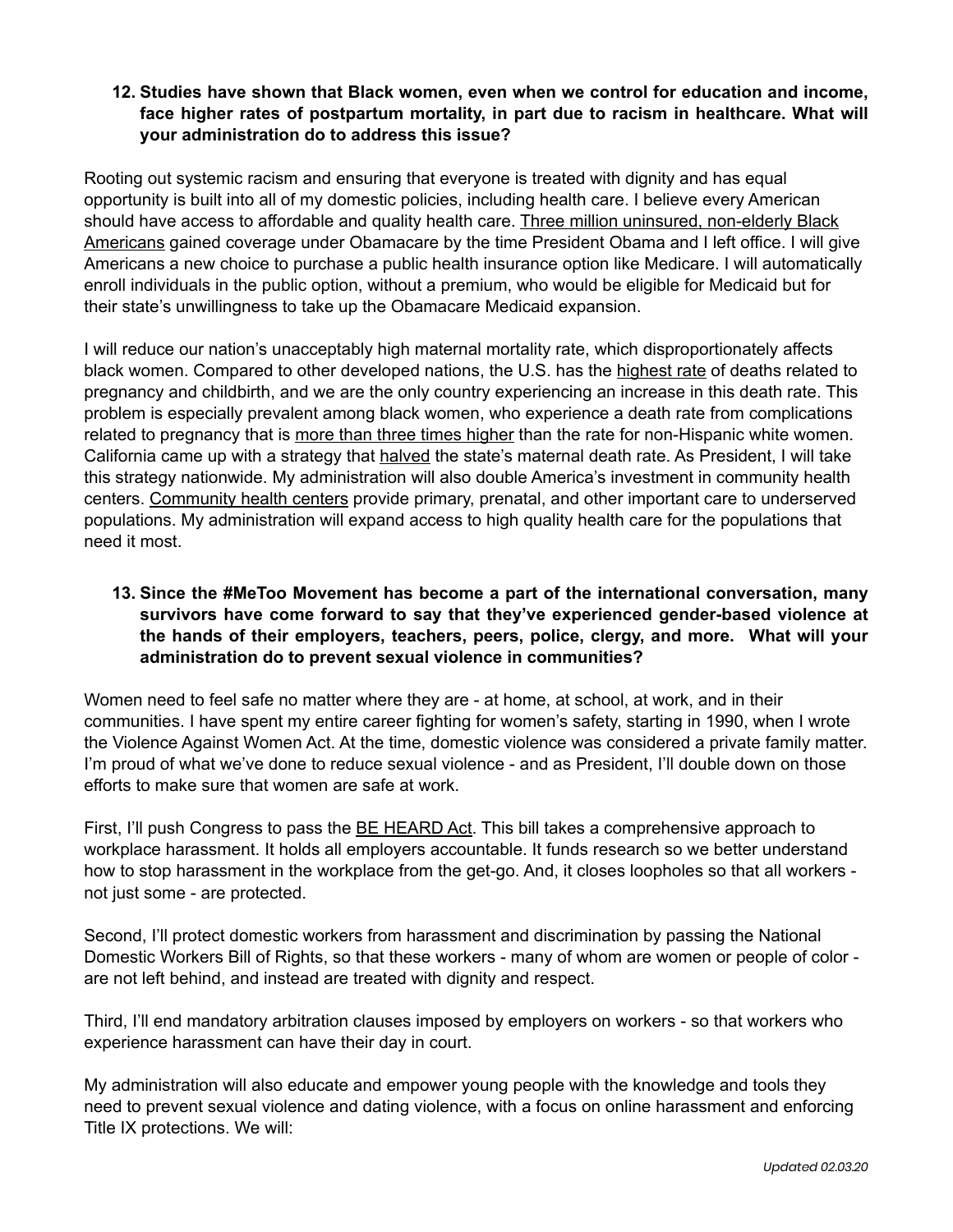- Expand requirements for comprehensive sexual assault, stalking, and dating violence prevention education on college campuses.
- Expand survivors' reporting rights and options on college campuses.
- Strengthen Title IX and Clery Act enforcement.
- Train college administrators and staff how to support victims of sexual assault or other genderbased violence.
- Expand prevention and services to public K-12 schools. Sexual assault, harassment, and dating violence don't only affect college students.

More details on these proposals can be found at <https://joebiden.com/vawa/>

## **14. What will your administration do to ensure that federal funding is allocated for survivors of sexual violence?**

One of the highlights of my career as a public servant has been standing with survivors of domestic violence and sexual assault. I [first](https://www.congress.gov/bill/101st-congress/senate-bill/2754/summary/00) introduced the Violence Against Women Act in 1990, when domestic violence was considered a family matter and few in Congress wanted to work on the issue. After four years of work, the Act passed in September 1994 with significant bipartisan support. Since 1994, I've led efforts to ensure Congress passed legislation renewing and strengthening the Violence Against Women Act (VAWA) three times: in 2000, 2005, and 2013. [Each](https://www.nytimes.com/2019/04/04/us/violence-against-women-act-reauthorization.html) time, the VAWA reauthorization has upped the ante and ensured that especially vulnerable communities – from Native women to LGBTQ individuals – are included in the Act.

As President, I will strengthen social supports for survivors of domestic and sexual violence, helping victims secure housing, gain economic stability, and recover from the trauma of abuse. Survivors of sexual violence and domestic violence often depend on cash assistance to help build a safe and secure livelihood like the Temporary Aid for Needy Families program. Unfortunately, these programs are insufficient to meet the needs of many survivors. I will allocate \$5 billion to community organizations to provide cash grants to survivors in need, whether the need is to help pay for daycare, transportation to work, or to buy a laptop for a new job.

For more information on my plan to end violence against women, visit<https://joebiden.com/vawa/>

#### **15. What will you do within your administration to ensure that your office is a space of safety and maintains a culture consent?**

My campaign has a strict Safe and Respectful Workplace policy, as well as an Open Door policy. I believe in making sure everyone feels safe and respected in the workplace.

You can view more details of my plan to end violence against women [here,](https://joebiden.com/vawa/) which includes ensuring workers can have their day in court by ending mandatory arbitration clauses imposed by employers on workers, including for claims of workplace sexual harassment. 60 million American workers have been forced to sign contracts waiving their right to sue their employer and nearly 25 million are forced to waive their right to bring class action lawsuits and joint arbitration. An estimated 57.6% of female workers are forced to sign forced arbitration clauses. These contracts require employees to use individual, private arbitrations when their employer violates federal and state laws – including workplace discrimination and harassment. Forced arbitration proceedings are conducted in private, often by arbitrators selected by the employer. Even worse, forced individual arbitration clauses bar employees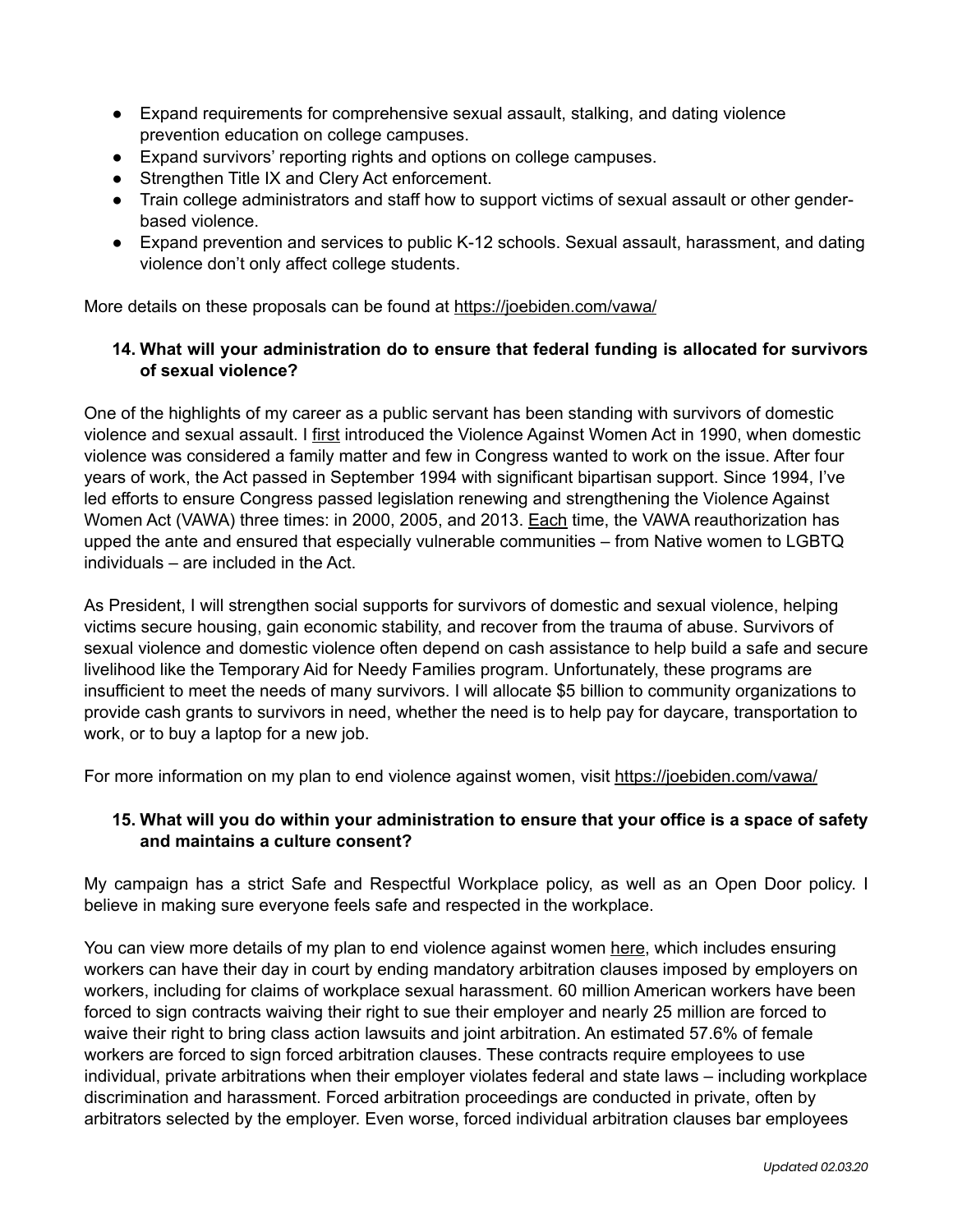with similar grievances from joining together, which will strengthen their claims and sometimes enable them to find lawyers who will represent them. I will spearhead legislation to completely eliminate mandatory individual arbitration for harassment and discrimination cases, including for claims of workplace sexual harassment. By getting rid of mandatory individual arbitration, I will also support employees' ability to band together in the courts to address their collective issues through class action lawsuits and to bring class claims through arbitration.

# **16. We have all seen headlines of migrant people being held in detention camps along the southern U.S. border and being subjected to horrific conditions. What will your administration do to end the criminalization of migrants and free the people being held in camps along the southern border?**

It is a moral failing and a national shame when individuals, including children, are locked away in overcrowded detention centers and the government seeks to keep them there indefinitely. My administration will end prolonged detention and reinvest in a case management program. Proven alternatives to detention and non-profit case management programs, which support migrants as they navigate their legal obligations, are the best way to ensure that they attend all required immigration appointments. These programs also enable migrants to live in dignity and safety while awaiting their court hearings–facilitating things like doctor visits, social services, and school enrollment for children. I will codify protections to safeguard children to make sure their treatment is consistent with their best interest and invest in community-based case management programs, including those supported by faith-based organizations such as Lutheran Immigration and Refugee Services, to move migrants into safe environments as quickly as possible.

I will also end for-profit detention centers. No business should profit from the suffering of desperate [people fleeing violence.](https://www.migrationpolicy.org/article/profiting-enforcement-role-private-prisons-us-immigration-detention) I will ensure that facilities that temporarily house migrants seeking asylum are held to the highest standards of care and prioritize the safety and dignity of families above all.

The Statue of Liberty has long been a beacon to people "yearning to breathe free" around the world including asylum-seekers and refugees. But the Trump Administration has worked against this tradition to drastically restrict access to asylum in the U.S. As president, I will end Trump's detrimental asylum policies, starting with the so-called Migrant Protection Protocols, and restore our asylum laws so that they do what they should be designed to do–protect people fleeing persecution and who cannot return home safely.

## **17. Black immigrants are disproportionately deported in this country. What will your administration do to stop deportations and keep families together?**

I understand the pain felt by every family across the U.S. that has had a loved one removed from the country, including under the Obama-Biden Administration, and I believe we must do better to uphold our laws humanely and preserve the dignity of immigrant families, refugees, and asylum-seekers.

Targeting people who have never been convicted of a serious criminal offense and who have lived, worked, and contributed to our economy and our communities for decades is the definition of counterproductive. That's why I will institute a moratorium on deportations for individuals who are already living and working in the United States during the first 100 days of my administration. Thereafter, I will direct enforcement efforts toward threats to public safety and national security, while ensuring that individuals are treated with the due process to which they are entitled and their human rights are protected. I will end workplace raids to ensure that threats based on workers' status do not